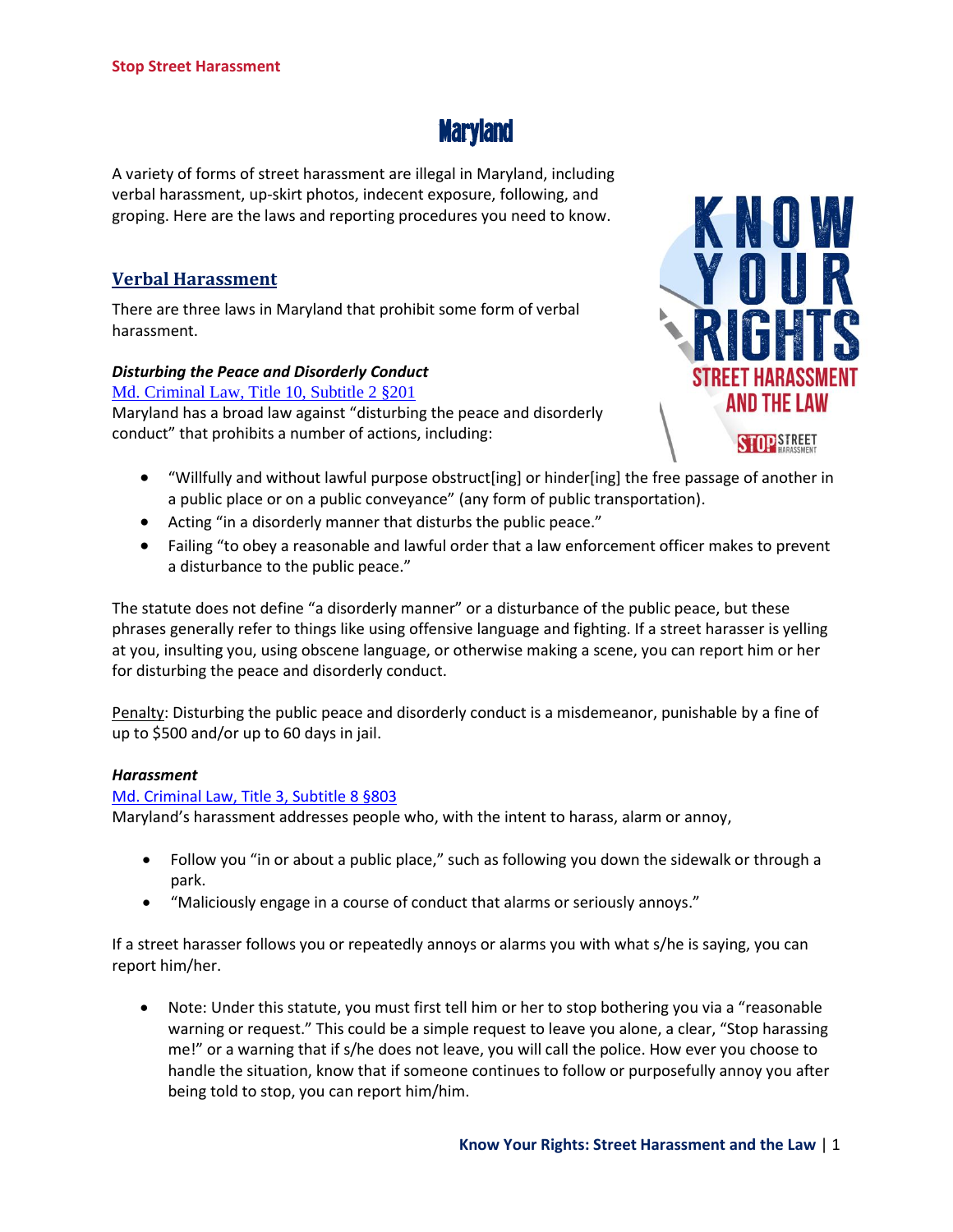Penalty: Harassment is a misdemeanor, punishable by a fine of up to \$500 and/or up to 90 days in jail.

#### *Soliciting Prostitution*

#### [Md. Criminal Law, Title 11, Subtitle 3 §306a\(5\)](http://www.lexisnexis.com/hottopics/mdcode/)

Soliciting or offering to solicit for prostitution is illegal in Maryland under a law entitled "house of prostitution." If a street harasser solicits sexual activity from you, you can report him/her.

You can also make the case that harassers who yell, "How much?!" or offer you money, or anything else, for sex, even in jest, are soliciting prostitution.

Stop Street Harassment doesn't oppose consensual sex work, but we do think it's inappropriate for a street harasser to make assumptions about your sexual availability and make you feel uncomfortable.

Penalty: Soliciting prostitution is a misdemeanor, punishable by a fine of up to \$500 and/or up to 1 year in jail.

## **Unlawful Filming/Photography:**

#### *Visual Surveillance with Prurient Intent*

[Md. Criminal Law, Title 3, Subtitle 9 §902](http://www.lexisnexis.com/hottopics/mdcode/)

It is illegal in Maryland for anyone to:

1. Observe a non-consenting person – including surveillance by direct sight, by mirror, or by camera – in a private place where that person should reasonably expect privacy while changing or disrobing.

If a harasser records you while you are in a private place like your own home or public restrooms, dressing rooms, or locker rooms, you can report him/her.

2. Observe any private area of a non-consenting person's body via a camera and "under circumstances in which a reasonable person would believe that the private area of the individual would not be visible to the public, regardless of whether the individual is in a public or private place."

If a street harasser takes an up-skirt or down-blouse photo of you, or otherwise observes or photographs you in an inappropriate way, you can report him or her to the police for visual surveillance with prurient intent. (Prurient means of an excessive sexual interest.)

Penalty: Visual surveillance with prurient interest is a misdemeanor, punishable by a fine of up to \$2,500 and/or up to 1 year in jail. In addition, the statute states that anyone who is illegally surveilled has a cause of action for a civil suit and may seek damages in court.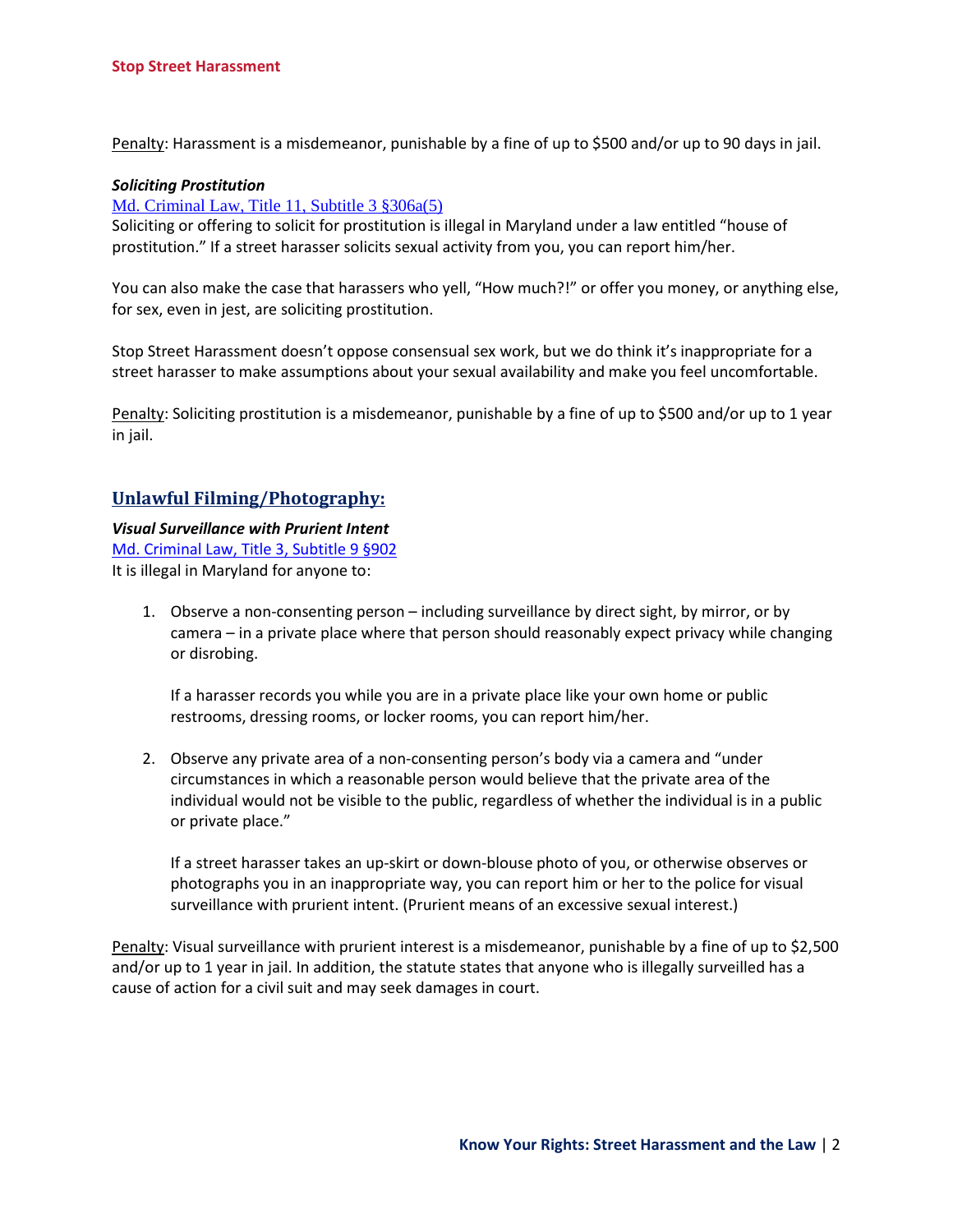# **Indecent Exposure**

#### *Indecent Exposure*

## [Md. Criminal Law, Title 11, Subtitle 1 §107](http://www.lexisnexis.com/hottopics/mdcode/)

Maryland's indecent exposure law is quite vague, stating simply that, "a person convicted of indecent exposure is guilty of a misdemeanor." Indecent exposure is usually defined as the exposing one's genitals or buttocks in a public place, under circumstances that are likely to offend or alarm others.

If a street harasser flashes you or exposes him or herself to you in Maryland, you can report that person for indecent exposure.

Penalty: Indecent exposure is a misdemeanor, punishable by a fine of up to \$1,000 and/or 3 years in prison.

# **Following**

If you think someone is following you, you can call 911 right away, the first time it happens. You do not have to wait for that person to commit a crime.

## *Stalking*

## [Md. Criminal Code, Title 3, Subtitle 8 §802](http://www.lexisnexis.com/hottopics/mdcode/)

Stalking is defined as "a malicious course of conduct that includes approaching or pursuing another" in which the harasser knows or reasonably should know that his or her conduct will create the fear of serious bodily injury, assault, rape, kidnapping, or death. A course of conduct is defined as "a persistent pattern of conduct, composed of a series of acts over time that show a continuity of purpose."

If the same person, on more than one occasion, follows you or harasses you and you feel threatened and unsafe, you can report that person.

Penalty: Stalking is a misdemeanor, punishable by a fine of up to \$5,000 and/or up to 5 years in prison.

## **Groping**

#### *Sexual Offense in the Fourth Degree*

[Md. Criminal Code, Title 3, Subtitle 3 §308](http://www.lexisnexis.com/hottopics/mdcode/)

Sexual contact is intentionally touching a non-consenting person's "genital, anal, or other intimate area for sexual arousal or gratification," or for abuse.

If a street harasser grabs your crotch, butt, or breasts – whether on the street, in a store, on public transportation, or any place at all – you can report him/her.

Penalty: A sexual offense in the fourth degree is a misdemeanor, punishable by a fine of up to \$1,000 and/or up to 1 year in jail.